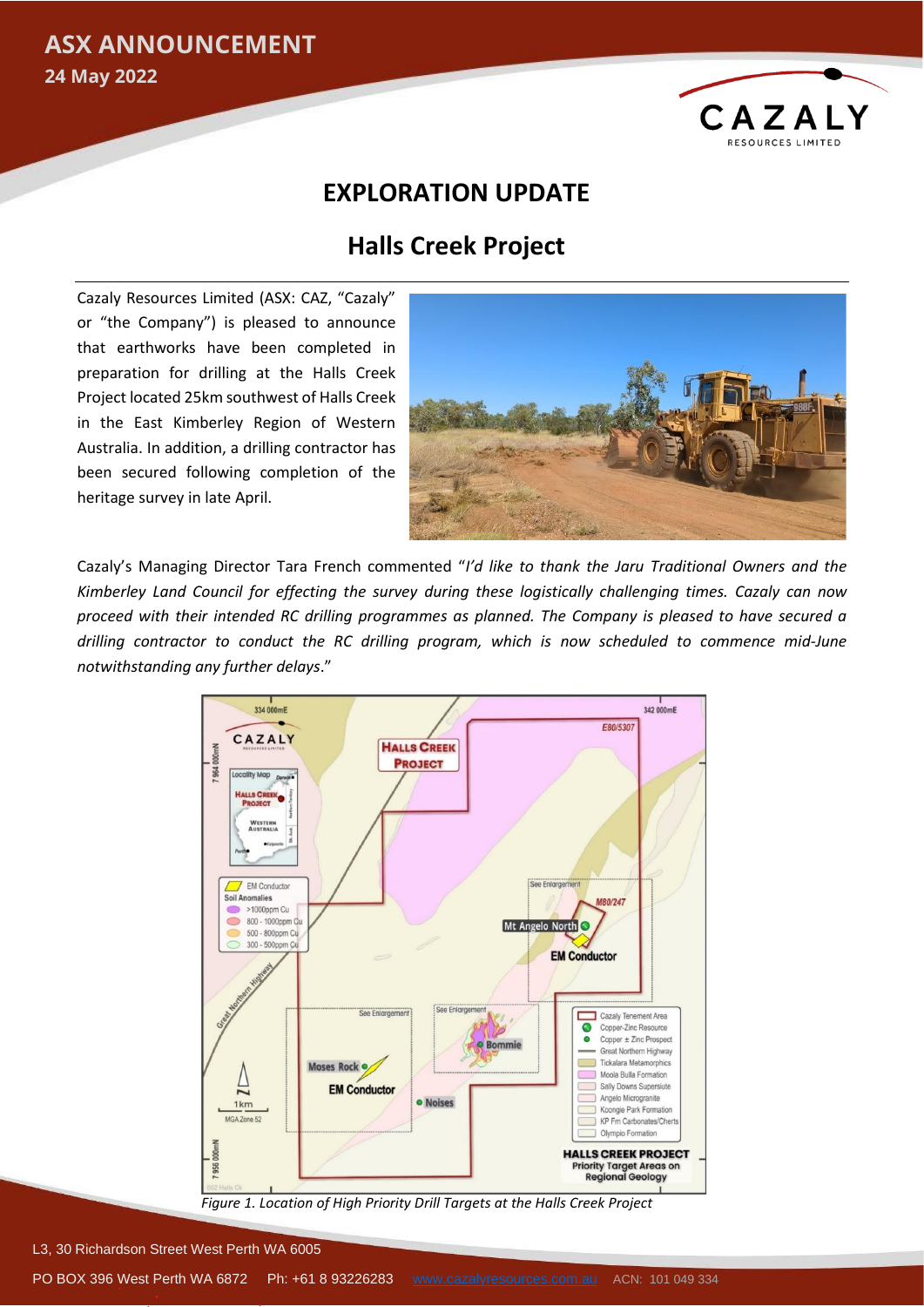### **Priority Drill Targets:**

#### *1. Bommie Prospect porphyry copper target*

The Bommie Prospect located 2.5km southwest of Mount Angelo North is interpreted as a large low grade copper system with significant drill intercepts as shown in Figure 2. The prospect has an extensive surface geochemical signature which provides further encouragement for a large mineralised system.

Approximately 2000m of RC Drilling is planned to test the continuity of broad copper intercepts across the Bommie Prospect on a 100m x 100m grid spacing. Several deeper holes have also been planned to test the system at depth.



*Figure 2. The Bommie prospect. Copper in soil anomalies and anomalous drill intercepts.*

#### *2. EM conductor – Massive Sulphide target at Moses Rock*

The **Moses Rock** drill target is located 5km to the southwest of the **Mount Angelo North Cu-Zn-Ag Resource** (Figure 1). Electromagnetic (EM) conductor plates have been modelled at both prospects (Figure 1), Moses Rock being the larger conductor will be drilled as a priority over the Mount Angelo North target. The conductor at Moses Rock is modelled ≈100m below surface for 300m strike, dipping steeply to the southeast with a depth extent of ≈300m. Figure 3 shows the conductor in an area of structural complexity located on the south eastern limb of a fold.

The EM conductor at Moses Rock is located within the Koongie Park Formation, the same rock units that host the Mount Angelo North Cu-Zn-Ag Deposit. The Koongie Park Formation is highly prospective for volcanogenic massive sulphides (VMS) mineralisation and provides further encouragement that the EM conductor could represent a massive sulphide target.



*Figure 3. Moses Rock MLEM Conductor on reprocessed HeliTEM imagery*

For details on the EM survey results and configuration refer to Cazaly's ASX Announcement dated 30 September 2021. RC drilling is planned to test these conductors between 100-150m below surface.